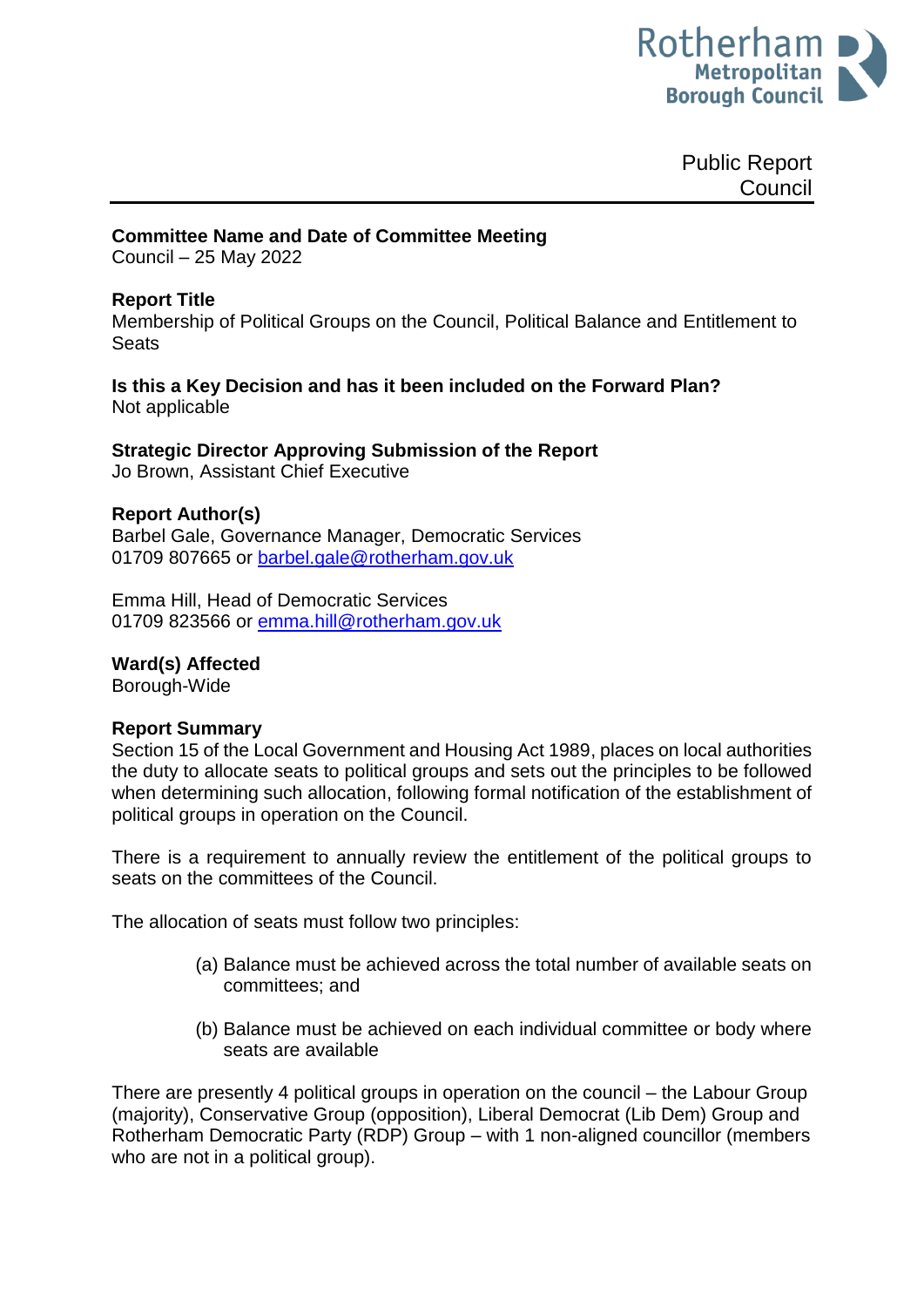There are 149 seats available on committees, boards and panels and under the calculation the Labour Group is entitled to 83 seats, the opposition Group (Conservative) 45 seats, the Liberal Democrat Group 10 seats, the Rotherham Democratic Party Group 8 seats. 3 seats are allocated to the non-aligned councillor.

## **Recommendations**

- 1. That the operation of 4 political groups on the Council and the detail of their designated Leaders be noted:
	- (a) Labour Group Councillor Chris Read (Leader of the Majority Group)
	- (b) Conservative Group Councillor Emily Barley (Leader of the Majority Opposition Group)
	- (c) Liberal Democrat Group Councillor Adam Carter (Group Leader)
	- (d) Rotherham Democratic Party Group Councillor Rob Elliott (Group Leader)
- 2. That the entitlement of the membership of the political groups be agreed and such entitlements be reflected in Council's appointments of members to committees.
- 3. That approval be given to the appointment of Members to committees, boards and panels, and the appointment of Chairs and Vice-Chairs, as set out on the schedule to be tabled at the meeting.
- 4. That approval be given to the appointment of Members to joint committees, as set out on the schedule to be tabled at the meeting.

## **List of Appendices Included**

None.

## **Background Papers**

The Council's Constitution.

### **Consideration by any other Council Committee, Scrutiny or Advisory Panel** No.

**Council Approval Required** Yes

#### **Exempt from the Press and Public** No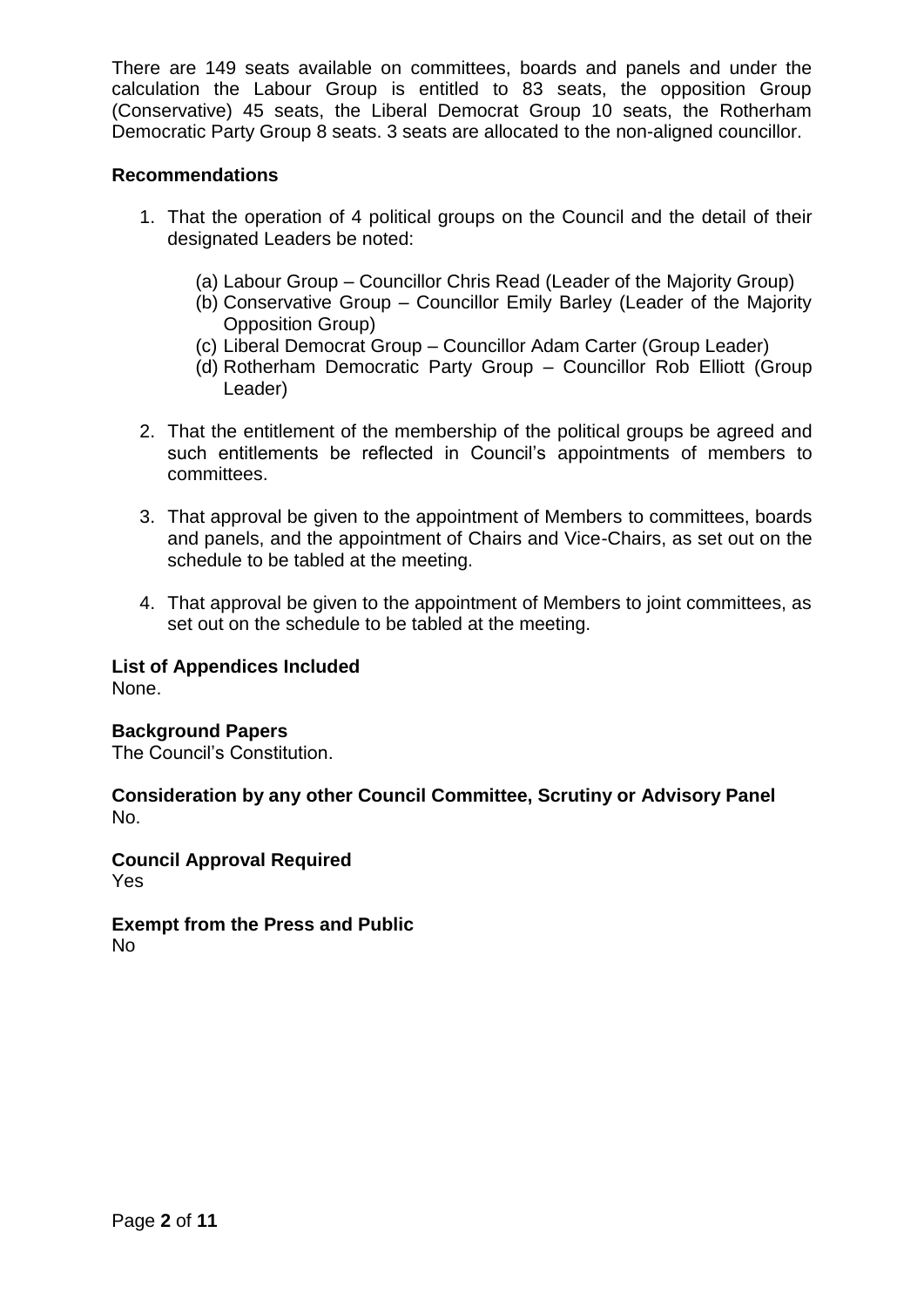# **Membership of Political Groups on the Council, Political Balance and Entitlement to Seats**

# **1. Background**

- 1.1 Section 15 of the Local Government and Housing Act 1989, places on local authorities the duty to allocate seats to political groups and sets out the principles to be followed when determining such allocation. The main principles, which must be satisfied sequentially, include:
	- (a) That the number of seats on ordinary Committees/Bodies … which are allocated to each political group bears the same proportion to the total of all the seats on the ordinary Committees of that Authority, as is borne by the Members of that group to the membership of the Authority (i.e. the allocation of the **total** number of seats available must mirror the political composition of the council).
	- (b) That the number of seats on the Body (Committee, etc.), which are allocated to each political group, bears the same proportion to the number of all the seats on that Body as is borne by the number of Members of that group to the membership of the Authority (i.e. the allocation of seats on **individual** committees must mirror the political composition of the council).
- 1.2 Local authorities are able to depart from the statutory provisions where there is unanimous agreement to do so.
- 1.3 Those members not in a political group may still at the discretion of the Council, be allocated a due share of seats, although the Council will decide how to allocate seats to non-aligned councillors.
- 1.4 In line with the provisions of the Council's Constitution, appointments will be made to committees of the Council at this annual meeting. This report confirms the entitlement to seats on committees.

## **2. Political Groups**

2.1 The Proper Officer has received formal notification, under the provisions of the Local Government (Committees and Political Groups) Regulations 1990, of the establishment of four political groups in operation on the Council, namely:

| <b>Name of Group</b>    | <b>Designated Leader &amp; Deputy Leader</b><br>(Number of Members) |
|-------------------------|---------------------------------------------------------------------|
| Labour                  | Leader - Councillor Chris Read                                      |
|                         | Deputy Leader - Councillor Sarah Allen                              |
|                         | (33 Members)                                                        |
| Conservative            | Leader – Councillor Emily Barley                                    |
|                         | Deputy Leader - Councillor Zachary                                  |
|                         | Collingham                                                          |
|                         | (18 Members)                                                        |
| <b>Liberal Democrat</b> | Leader - Councillor Adam Carter                                     |
|                         | (4 Members)                                                         |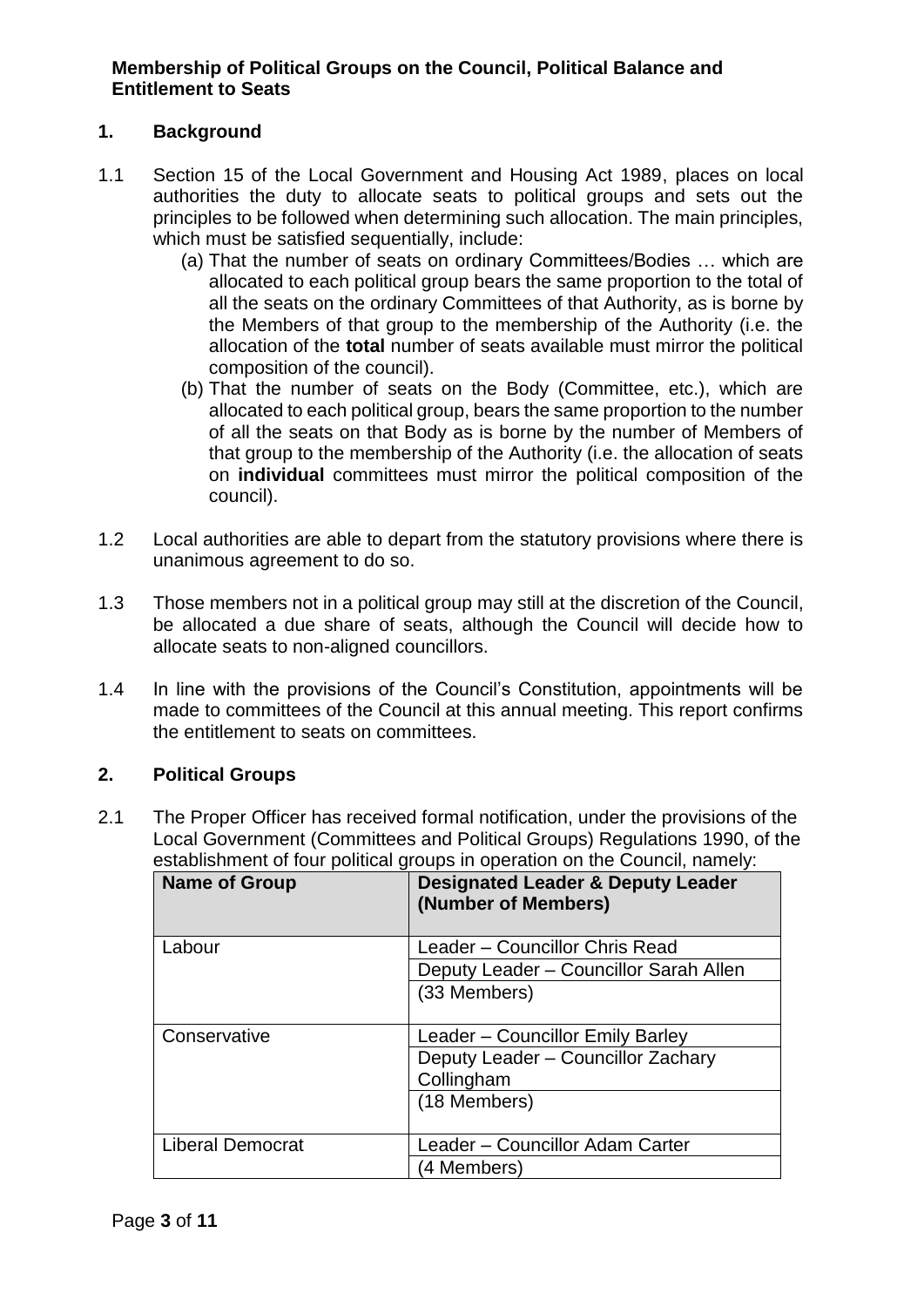| <b>Rotherham Democratic</b> | Leader - Councillor Rob Elliott |
|-----------------------------|---------------------------------|
| Party                       |                                 |
|                             | (3 Members)                     |
|                             |                                 |

2.2 Councillor Bennett-Sylvester is unaffiliated to a political party. For the purposes of this report, Councillor Bennett-Sylvester is regarded as a nonaligned councillor.

# **3. Allocation of Seats**

3.1 The allocation process must be applied 'so far as is reasonably practicable' to achieve a balanced outcome. The allocation of the 149 seats to the political groups is determined by the following formula:

Number of Members of Political Group X Number of Seats to be allocated Total Number of Members of Council

For the 149 seats available in applying principle (a) in paragraph 1.1, this gives:

| <b>Political Group</b>            | <b>Seat Entitlement</b> |
|-----------------------------------|-------------------------|
| Labour                            | 83                      |
| Conservative                      | 45                      |
| <b>Liberal Democrat</b>           | 10                      |
| <b>Rotherham Democratic Party</b> | 8                       |
| (balance)                         | 3                       |
| <b>Total</b>                      | 149                     |

3.2 Application of principle (b) in paragraph 1.1 of this report, relating to the number of seats on individual committees gives the following:

| <b>Seats</b><br><b>Available</b> | L  |                | <b>LD</b> | <b>RDP</b> | <b>NA</b> |
|----------------------------------|----|----------------|-----------|------------|-----------|
| 5                                | 3  | 2              | O         | O          | ∩         |
| 21                               | 12 | 6              | 1         |            |           |
| 15                               | 8  | 5              | 1         |            |           |
| 15                               | 8  | 5              | 1         |            |           |
| 5                                | 3  | $\overline{2}$ | O         |            |           |
| 8                                | 4  | 2              | 1         | O          |           |
|                                  |    |                |           |            |           |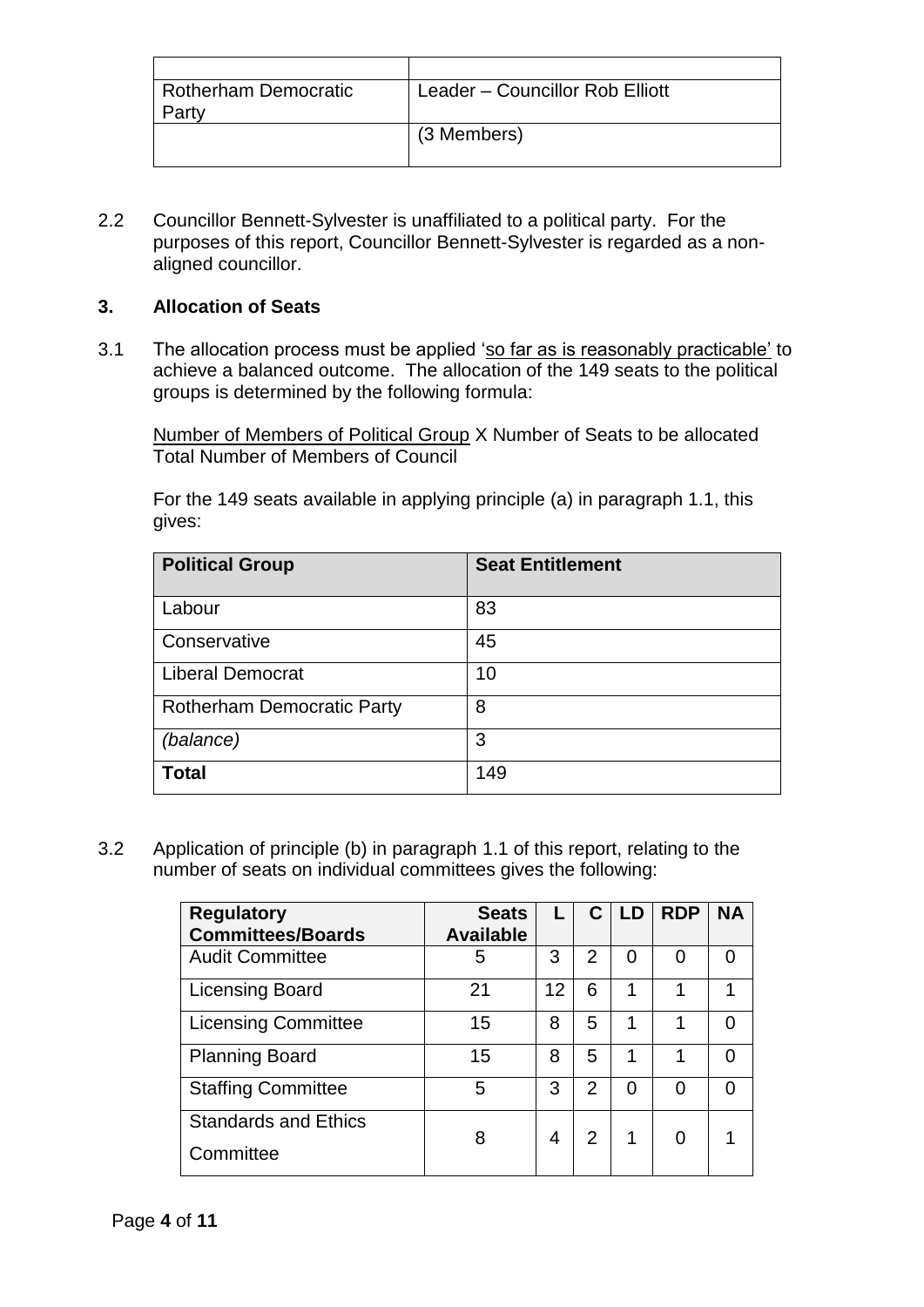| <b>Overview and Scrutiny</b>     | <b>Seats</b><br><b>Available</b> | L              | $\mathbf C$    | LD       | <b>RDP</b> | <b>NA</b> |
|----------------------------------|----------------------------------|----------------|----------------|----------|------------|-----------|
| <b>Overview &amp; Scrutiny</b>   | 12                               | $\overline{7}$ | 3              | 1        | 1          | $\Omega$  |
| <b>Management Board</b>          |                                  |                |                |          |            |           |
| <b>Health Select Commission</b>  | 18                               | 10             | 5              | 2        | 1          | $\Omega$  |
| <b>Improving Lives Select</b>    | 18                               |                |                |          |            |           |
| Commission                       |                                  | 10             | 5              | 1        | 2          | 0         |
| <b>Improving Places Select</b>   | 18                               | 10             | 5              | 1        | 1          | 1         |
| Commission                       |                                  |                |                |          |            |           |
|                                  |                                  |                |                |          |            |           |
| <b>Other Bodies</b>              | <b>Seats</b><br><b>Available</b> | L              | $\mathbf C$    | LD       | <b>RDP</b> | <b>NA</b> |
| <b>Corporate Parenting Group</b> | 5                                | 3              | 2              | $\Omega$ | 0          | $\Omega$  |
| <b>Introductory Tenancy</b>      | 4                                | 2              | 1              | 0        |            | 1         |
| <b>Review Panel</b>              |                                  |                |                |          | 0          |           |
| <b>Joint Consultative</b>        |                                  |                |                |          |            |           |
| Committee                        | 5                                | 3              | $\overline{2}$ | 0        | $\Omega$   | 0         |
|                                  |                                  |                |                |          |            |           |
| <b>TOTAL</b>                     | 149                              | 83             | 45             | 9        | 8          | 4         |

Please note that the Liberal Democrat Group are entitled to two seats on the Improving Places Select Commission however they have chosen to gift one of those seats to the non-aligned member.

3.3 In the table in paragraph 3.2 above, the committees and panels listed have locally agreed provisions in respect of their membership which were determined by the Council at its annual meeting in May 2018. For ease of reference additional information relating to appointments is set out below:

| <b>Panel</b>                              | <b>Description of Role and Function</b>                                                                                                                                                                                                |
|-------------------------------------------|----------------------------------------------------------------------------------------------------------------------------------------------------------------------------------------------------------------------------------------|
| <b>Employment</b><br><b>Appeals Panel</b> | Appeal Panels shall comprise three members<br>of the Council selected from a pool of 8<br>members (two of whom shall be Cabinet<br>Members, four who shall be scrutiny members<br>and two whom shall be members of the<br>opposition.) |
| Corporate<br><b>Parenting Group</b>       | The Corporate Parenting Group<br>shall<br>comprise of five members (three of whom shall<br>be from the majority political party and two of<br>whom shall be from the majority opposition<br>party).                                    |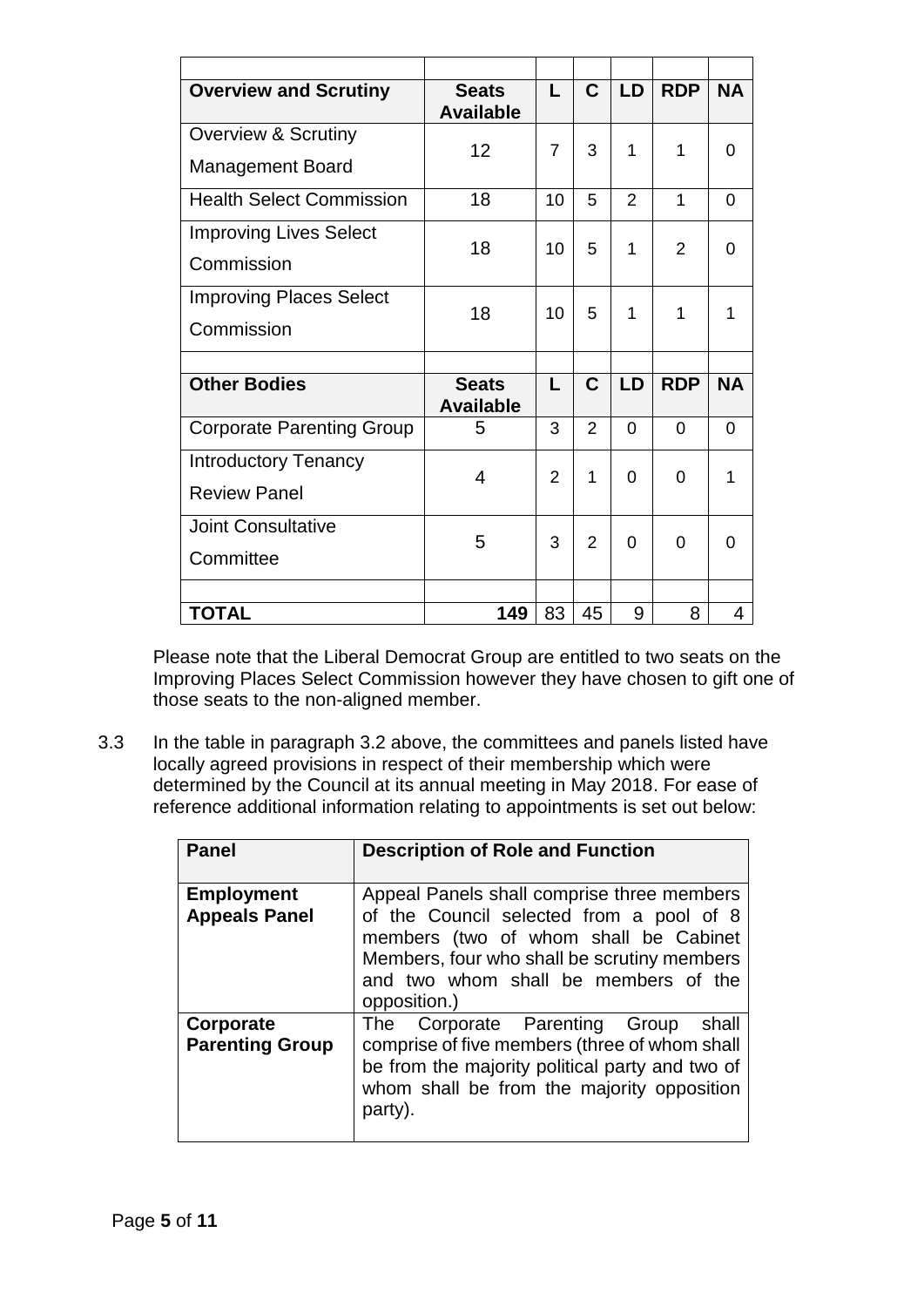| <b>Introductory</b><br><b>Tenancy Review</b><br><b>Panel</b> | The Panel shall comprise of at least three<br>elected members from the Improving Lives<br>Scrutiny Commission or Improving Places<br>Scrutiny Commission and a housing policy<br>advisor. |
|--------------------------------------------------------------|-------------------------------------------------------------------------------------------------------------------------------------------------------------------------------------------|
| <b>Joint</b>                                                 | The Committee shall comprise of the Deputy                                                                                                                                                |
| <b>Consultative</b>                                          | Leader, two Cabinet Members and two                                                                                                                                                       |
| <b>Committee</b>                                             | members of an opposition group.                                                                                                                                                           |

3.4 Political Groups are invited to submit their nominations to the Head of Democratic Services, in order for Council to consider a schedule of nominations and confirm appointments to committees, boards and panels at its meeting on 25 May 2022.

# **4 Appointment of Chairs and Vice-Chairs – Overview & Scrutiny**

- 4.1 The recommendations of the Governance Working Group (approved 2016), introduced a provision for the Vice-Chair of the Overview and Scrutiny Management Board to be a member of the main opposition party and for the allocation of the positions of Chair and Vice-Chair on the Select Commissions to be according to the political balance of the council.
- 4.2 Applying the principles of political balance to the positions available on the Council's Overview and Scrutiny bodies, the entitlement is set out in the table below:

|                   | <b>Chairs</b> | <b>Vice-Chairs</b> | <b>Total</b> |
|-------------------|---------------|--------------------|--------------|
| <b>Majority</b>   |               |                    | -            |
| <b>Opposition</b> |               |                    |              |
| <b>TOTAL</b>      |               |                    |              |

- 4.3 It is a matter for the political groups to nominate Members as Chairs and Vice-Chairs of the Overview and Scrutiny bodies, however the appointments must be made by the individual committees.
- 4.4 There is no provision in law or within the Constitution, for the other bodies of the Council which specifically require the appointment of Chairs or Vice-Chairs, to reflect the balance of the representation of Political Groups on the Council.
- 4.5 Political Groups are invited to submit their nominations for the positions, detailed in paragraph 4.2 ahead of this meeting on 25 May 2022.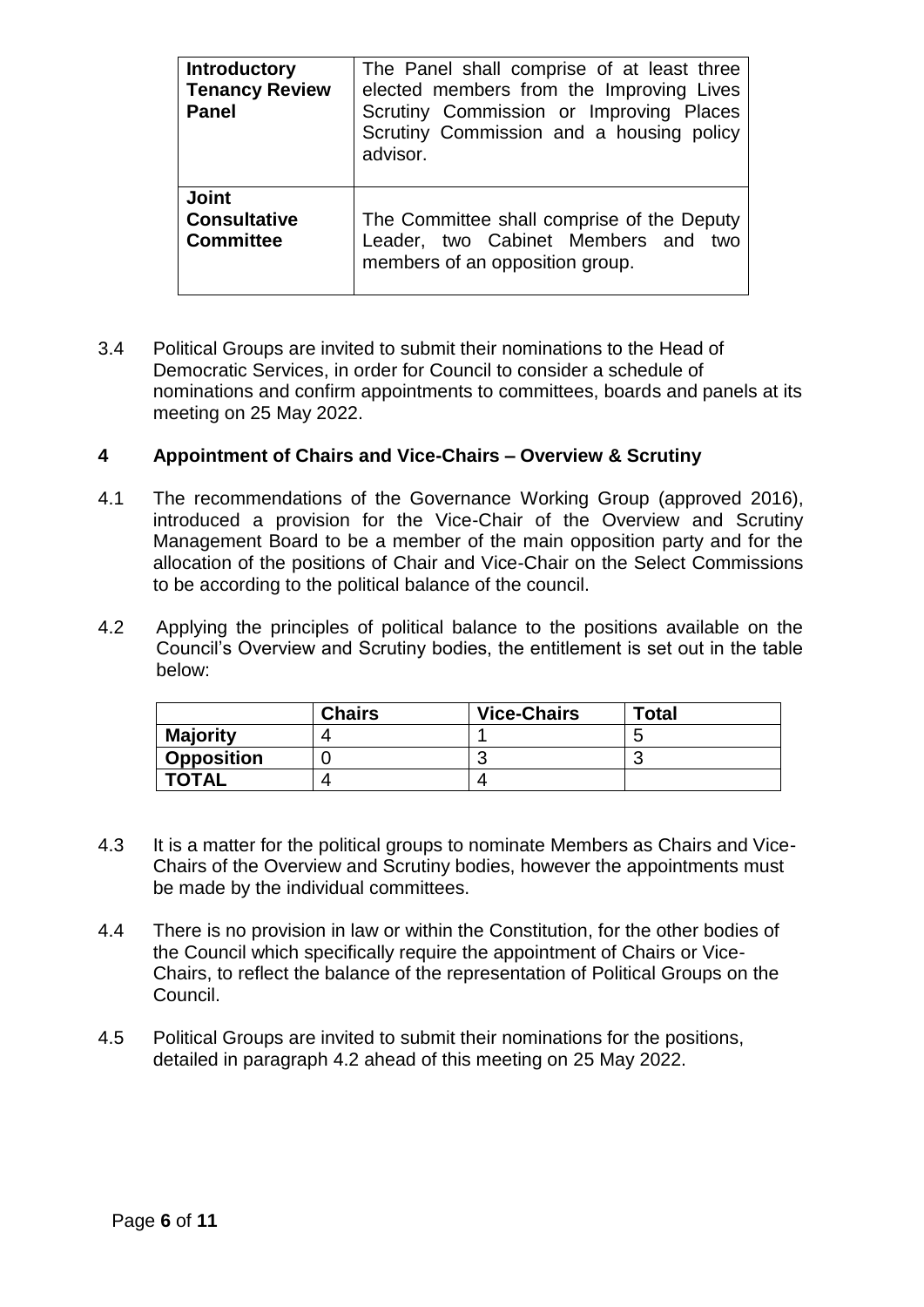# **5 Appointments to Joint Bodies**

- 5.1 The Council also appoints to a number of joint authorities and representation on those bodies must also reflect the balance of the representation of Political Groups on the Council.
- 5.2 The entitlement in respect of the political groups in operation in Rotherham is set out below:

| <b>Joint Committee</b>                                                                                              | <b>Membership</b>                          | <b>Entitlement</b>                                                                    |
|---------------------------------------------------------------------------------------------------------------------|--------------------------------------------|---------------------------------------------------------------------------------------|
| Sheffield City Region -<br><b>Mayoral Combined Authority</b><br><b>Board</b>                                        | 1 Member<br>plus 1 substitute              | Leader of the Council<br>with the Deputy Leader<br>of the Council as<br>substitute    |
| Sheffield City Region -<br><b>Mayoral Combined Authority</b><br><b>Rotational Board Member</b>                      | 1 Member plus<br>1 substitute              | <b>Relevant Cabinet</b><br>Member                                                     |
| Sheffield City Region -<br><b>Mayoral Combined Authority</b><br><b>Local Enterprise Partnership</b><br><b>Board</b> | 1 Member plus<br>1 substitute              | Leader of the Council<br>with the Deputy Leader<br>of the Council as<br>substitute    |
| <b>Sheffield City Region</b><br><b>Combined Authority Housing</b><br>and Infrastructure Board                       | 1 Member<br>plus 1 substitute              | <b>Relevant Cabinet</b><br>Member plus any other<br>member from the<br>majority party |
| Sheffield City Region -<br><b>Combined Authority Transport</b><br>and Environment Board                             | 1 Co-Chair                                 | Leader of the Council                                                                 |
| Sheffield City Region -<br><b>Combined Authority Transport</b><br>and Environment Board                             | $\overline{1}$ Member<br>plus 1 substitute | <b>Relevant Cabinet</b><br>Member plus any other<br>member from the<br>majority party |
| Sheffield City Region -<br><b>Education, Skills and</b><br><b>Employability Board</b>                               | 1 Member<br>plus 1 substitute              | <b>Relevant Cabinet</b><br>Member plus any other<br>member from the<br>majority party |
| Sheffield City Region -<br>Business, Recovery and<br><b>Growth Board</b>                                            | 1 Member<br>plus 1 substitute              | <b>Relevant Cabinet</b><br>Member plus any other<br>member from the<br>majority party |
| <b>Sheffield City Region -</b><br><b>Combined Authority Audit,</b><br><b>Standards and Risk</b><br>Committee*       | 2 Members plus<br>2 Substitutes            | Labour = 1 seat plus 1<br>substitute<br>Conservative $= 1$ seat<br>plus 1 substitute  |
| <b>Sheffield City Region -</b><br><b>Combined Authority Scrutiny</b><br>Committee *                                 | 2 Members plus<br>2 Substitutes            | Labour = 1 seat plus 1<br>substitute                                                  |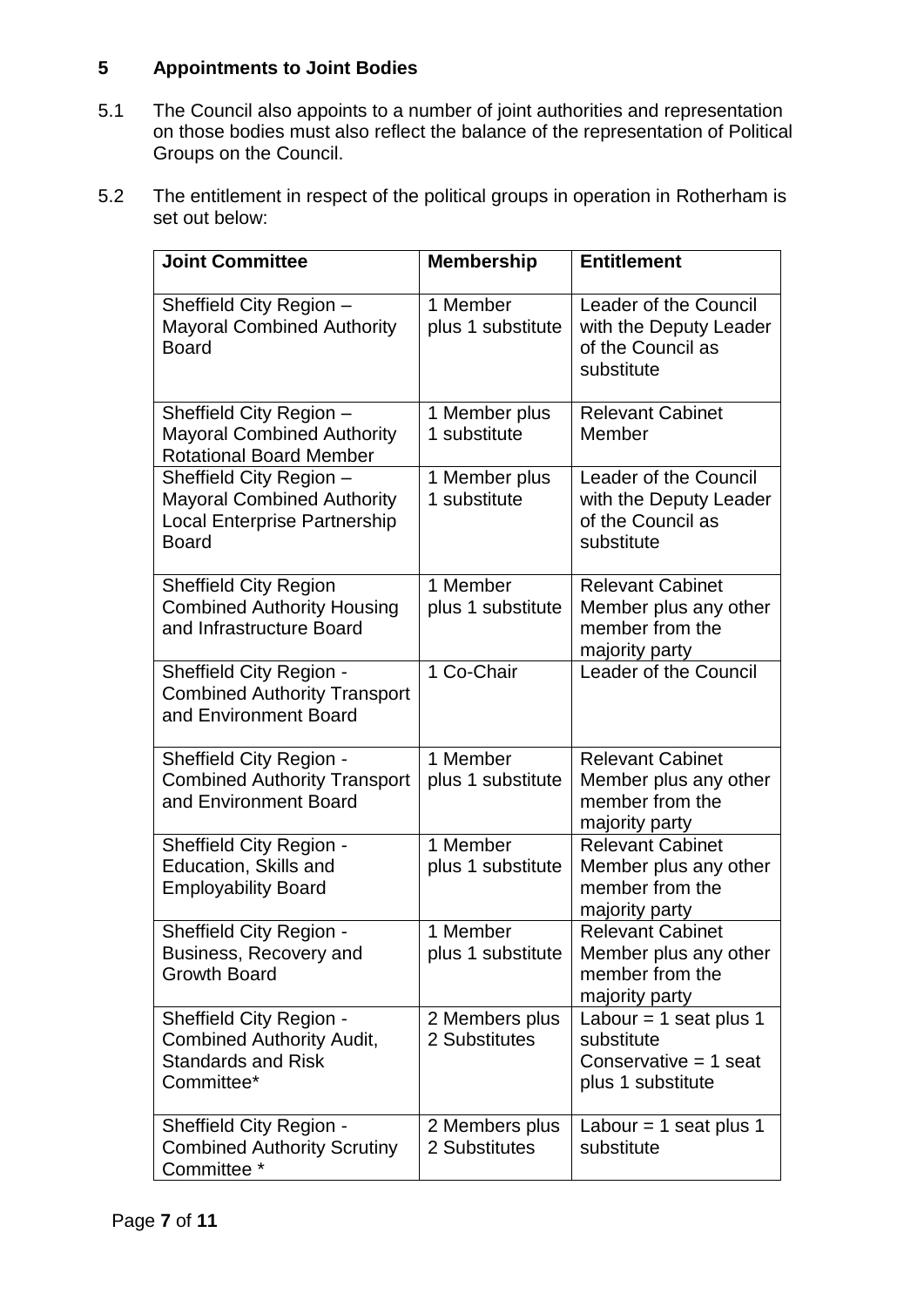|                                 |   | Conservative $= 1$ seat<br>plus 1 substitute |
|---------------------------------|---|----------------------------------------------|
| South Yorkshire Fire and        | 2 | Labour = 1 seat                              |
| <b>Rescue Authority *</b>       |   | Conservative $= 1$ seat                      |
| <b>South Yorkshire Pensions</b> | 2 | Labour = 1 seat                              |
| Authority *                     |   | Conservative $= 1$ seat                      |
| South Yorkshire Police and      | 2 | Labour = 1 seat                              |
| Crime Panel *                   |   | Conservative = 1 seat                        |

\*The entitlement to seats on these bodies marked with an asterisk \* is calculated to reflect political balance across the four South Yorkshire local authorities.

5.3 Nominations will be required as appropriate from the political groups in operation on the Council in respect of the seats available.

## **6 Other Bodies**

- 6.1 The authority to appoint councillors to serve on external organisations and partnerships (outside bodies) is a matter for Cabinet and a report will be submitted to the June Cabinet meeting recommending appointments.
- 6.2 The bodies listed in the table below require the appointment of Members according to local conventions (those appointments required by Select Commissions will be made at those commissions' first meeting of the new municipal year). There is no requirement for political balance to be applied in respect of appointment to these bodies.

| <b>Body</b>                                                        | <b>Membership requirement</b>                                                                                           |
|--------------------------------------------------------------------|-------------------------------------------------------------------------------------------------------------------------|
| <b>Adoption Panel</b>                                              | Two Members of the Council                                                                                              |
| <b>Complaints Panel</b>                                            | Three non-Executive councillors                                                                                         |
| <b>Education Consultative Committee</b>                            | Cabinet Member - Children and<br><b>Young People</b><br>Representative of Improving Lives<br><b>Select Commission</b>   |
| <b>Education School Transport Appeals</b>                          | Panel of six non-Executive<br>Members from a pool                                                                       |
| <b>Emergency Planning Shared Service</b><br><b>Joint Committee</b> | Cabinet Member – Jobs & the Local<br>Economy<br>Cabinet Member - Corporate<br>Services, Community Safety and<br>Finance |
| <b>Fostering Panel</b>                                             | Two Members of the Council                                                                                              |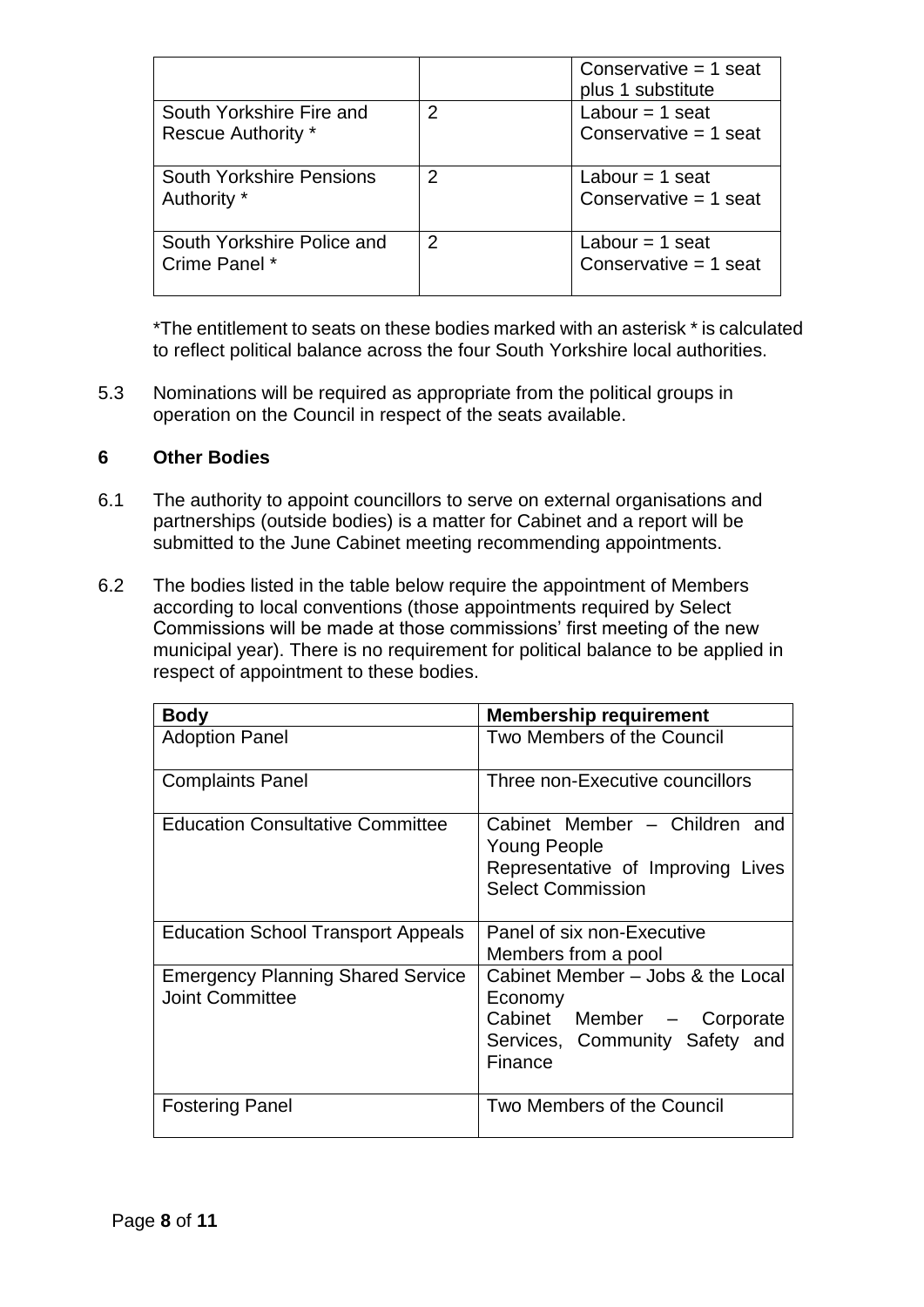| Health, Welfare and Safety Panel                                             | To be appointed by the Cabinet<br>Member for Corporate Services,<br><b>Community Safety and Finance</b>                                                                                                                                                                                                                                                                           |
|------------------------------------------------------------------------------|-----------------------------------------------------------------------------------------------------------------------------------------------------------------------------------------------------------------------------------------------------------------------------------------------------------------------------------------------------------------------------------|
| <b>Local Admissions Forum</b>                                                | Deputy Leader of the Council, along<br>with two councillors appointed within<br>'Community Representative'<br>the<br>category of the Forum's membership                                                                                                                                                                                                                           |
| Parish Councils - Liaison Meetings                                           | Deputy Leader                                                                                                                                                                                                                                                                                                                                                                     |
| <b>Rotherham Schools Forum</b>                                               | Cabinet Member for Children and<br>People and<br>Young<br>other<br>one<br>Member                                                                                                                                                                                                                                                                                                  |
| <b>Standing Advisory Committee for</b><br><b>Religious Education (SACRE)</b> | Cabinet Member for Children and<br>Young People<br>other<br>and<br>two<br><b>Members</b>                                                                                                                                                                                                                                                                                          |
| <b>Transport Liaison Group</b>                                               | There is no set membership for this<br>Group with the exception of the<br>relevant Cabinet Member who has<br>responsibility for transportation and<br>who shall be Chair of the Group.<br>Attendance at meetings shall be<br>open to all elected members of the<br>Council.<br>Each Parish/Town Council within<br>the Borough may also send on<br>representative to each meeting. |

6.3 Political Groups are invited to submit their nominations for the bodies set out in the table at paragraph 6.2, to the Head of Democratic Services by 10.00am on 25 May 2022.

## **7. Options considered and recommended proposal**

- 7.1 The Local Government and Housing Act and the Council's Constitution provide for the appointment of members to serve on committees and other bodies as a power reserved to the Council.
- 7.2 The Council may determine not to appoint to the committees at this meeting, however this will delay the conduct of the Council's business until the next available council meeting. This option is not recommended.
- 7.3 As listed in the recommendations section at the beginning of the report, the preferred option is:
	- that the operation of 4 political groups on the Council, including details of their designated Leaders be noted.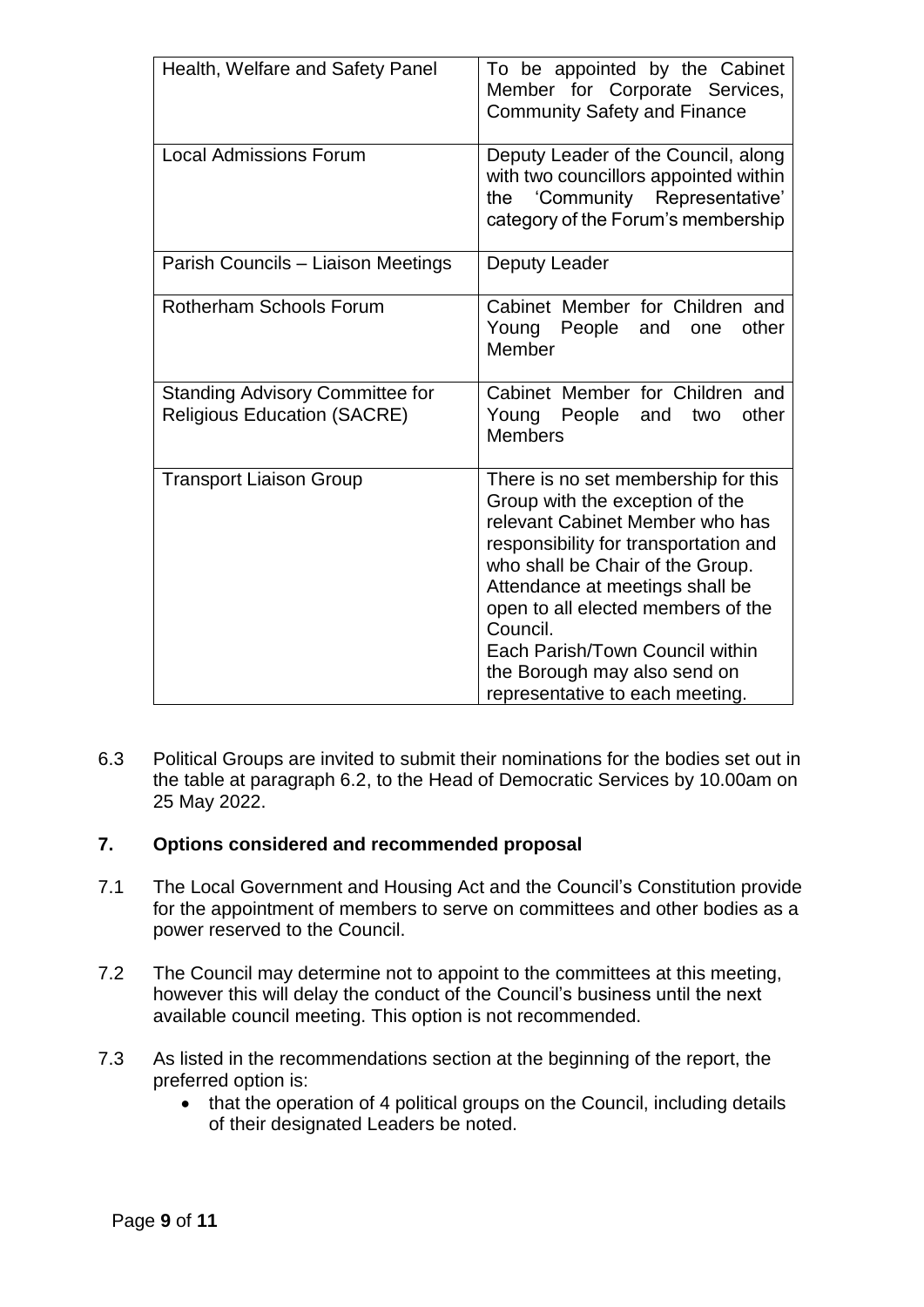- That the entitlement of the membership of the political groups be agreed and any entitlements be reflected in the Council's appointments to committees.
- That the appointment of Members to committees, boards and panels, and the appointment of Chairs and Vice-Chairs, as set out on the schedule to be tabled at the meeting be approved.
- That the appointment of Members to joint committees as set out on the schedule to be tabled at the meeting be approved.

# **8. Consultation on proposal**

8.1 Political groups have been advised of the requirement for political balance and have been requested to provide nominations to the Head of Democratic Services for the available seats ahead of this meeting.

## **9. Timetable and Accountability for Implementing this Decision**

9.1 There is a requirement for the Council to make appointments to committees, boards and panels at its meeting on 25 May 2022.

### **10. Financial and Procurement Advice and Implications**

10.1 There are no financial and procurement implications directly arising from this report.

## **11. Legal Advice and Implications**

11.1 The legislative requirements are set out at paragraph 1.1 above.

## **12. Human Resources Advice and Implications**

12.1 There are no human resources implications arising from this report.

# **13. Implications for Children and Young People and Vulnerable Adults**

13.1 The appointment of members to serve on committees and other bodies of the council will indirectly impact on children and young people and vulnerable adults through the activities and decisions of those bodies. There are no apparent direct implications at the time of writing this report.

### **14. Equalities and Human Rights Advice and Implications**

14.1 There are no equalities implications arising from the report. Political groups are required to have regard to the provisions of the Equality Act 2010 when nominating Member appointments to committees and other offices.

## **15. Implications for CO<sup>2</sup> Emissions and Climate Change**

15.1 There are no implications for CO2 Emissions and Climate Change arising from this report.